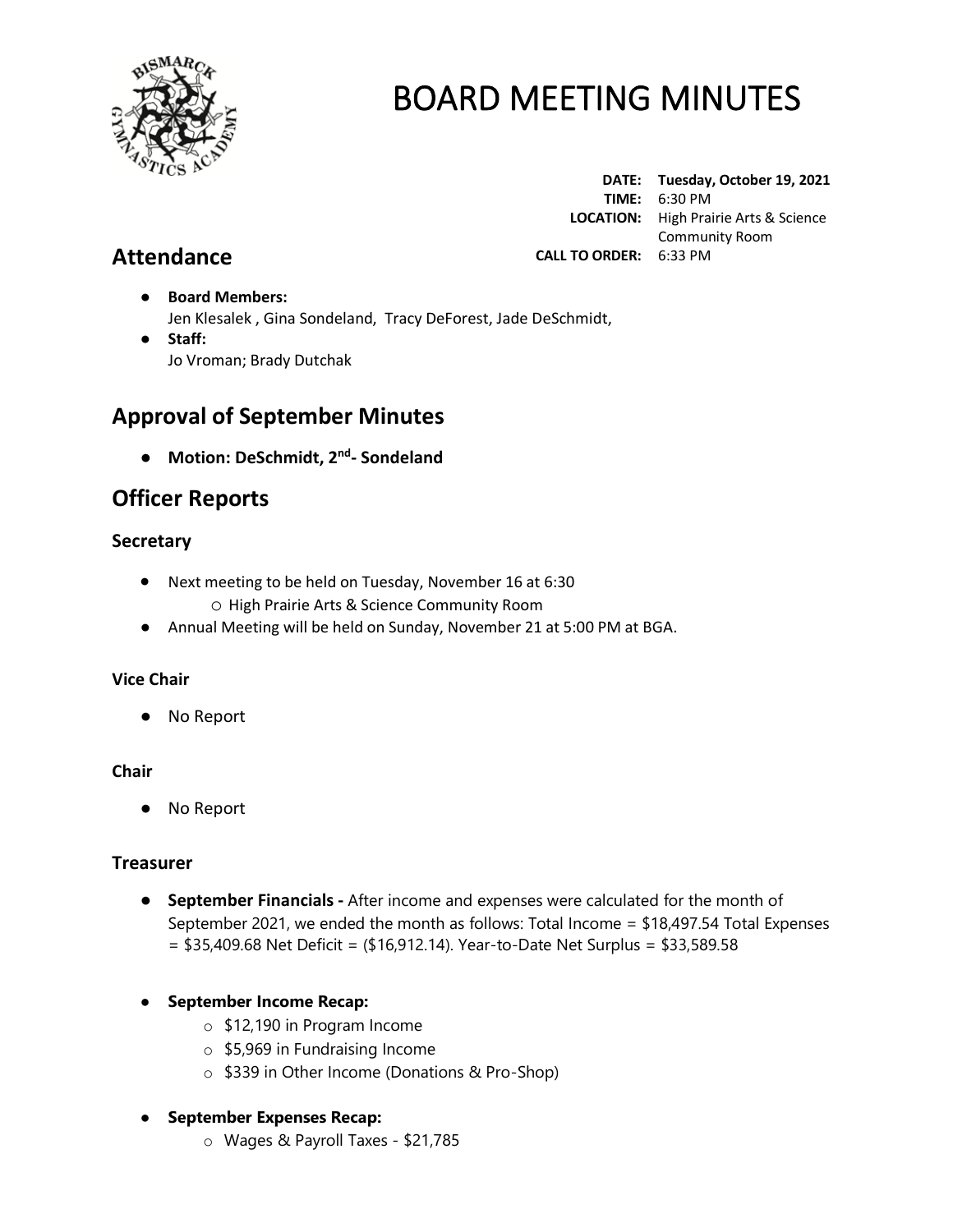

- o User Fees \$4,736
- o Board Insurance \$2281
- o Credit Card & Professional Fees- \$1,701
- o Office Expenses \$1,785
- o Staff Expenses \$3,041 (Mostly Attire, Education)
- o Other Expenses \$81 (Pro Shop)

# ● **PPP Loan- 2 nd Update**

 $\circ$  Our 2<sup>nd</sup> Draw PPP Loan was forgiven. Our Fiscal Year 5/31/21 are therefore restated to a net surplus of \$74,822.30. (Surplus originally reported at \$20,215.42, PPP forgiveness \$54,606.88)

## ● **Comp wages Budget**

 $\circ$  After a few months into the fiscal year it appears we have budgeted too much for Comp wages and not enough into Recreational wages. It was motioned to increase the recreational wages budget by \$2,000 a month for 7 months (\$14,000) and reduce the comp wages by the same amount.

## **Business/Program Reports**

## *Competitive Program Report*

Competition leotards were ordered on September 24 with an estimated ship date of November 23. A USAG Parent Meeting was held on September 27. The finalized meet schedule and team handbook were distributed to all parents in addition to our concussion safety protocol and an updated 2021-2022 Season Calendar. Additionally, the USAG parents were introduced to Brady.

With help from our Safety Champion (Jo), USAG-mandated SafeSport Consent forms were sent out to all USAG parents. Signatures on these forms are required by USAG for competition-level gymnasts.

On October 11, communication was sent out to USAG parents of the upcoming changes to scheduling due to the large number of athletes participating in High School Gymnastics. After much conversation among Rachel, Torrea, and three members of the BoD, there was a decision made to alter USAG practice times.

Starting on Monday, November 15, 2021, the USAG practice schedule will be as follows:

Level 6+: Monday-Thursday 3:45-6:15pm – 13 athletes (access to two events Monday, Tuesday, Thursday / access to one event Wednesday)

Level 3-5: Monday-Thursday 5:45-8:15pm – 25 athletes (access to three events Monday-Thursday) Pre-Comp: Tuesday/Thursday 6:15-7:45pm – 14 athletes (access to two events Tuesday/Thursday)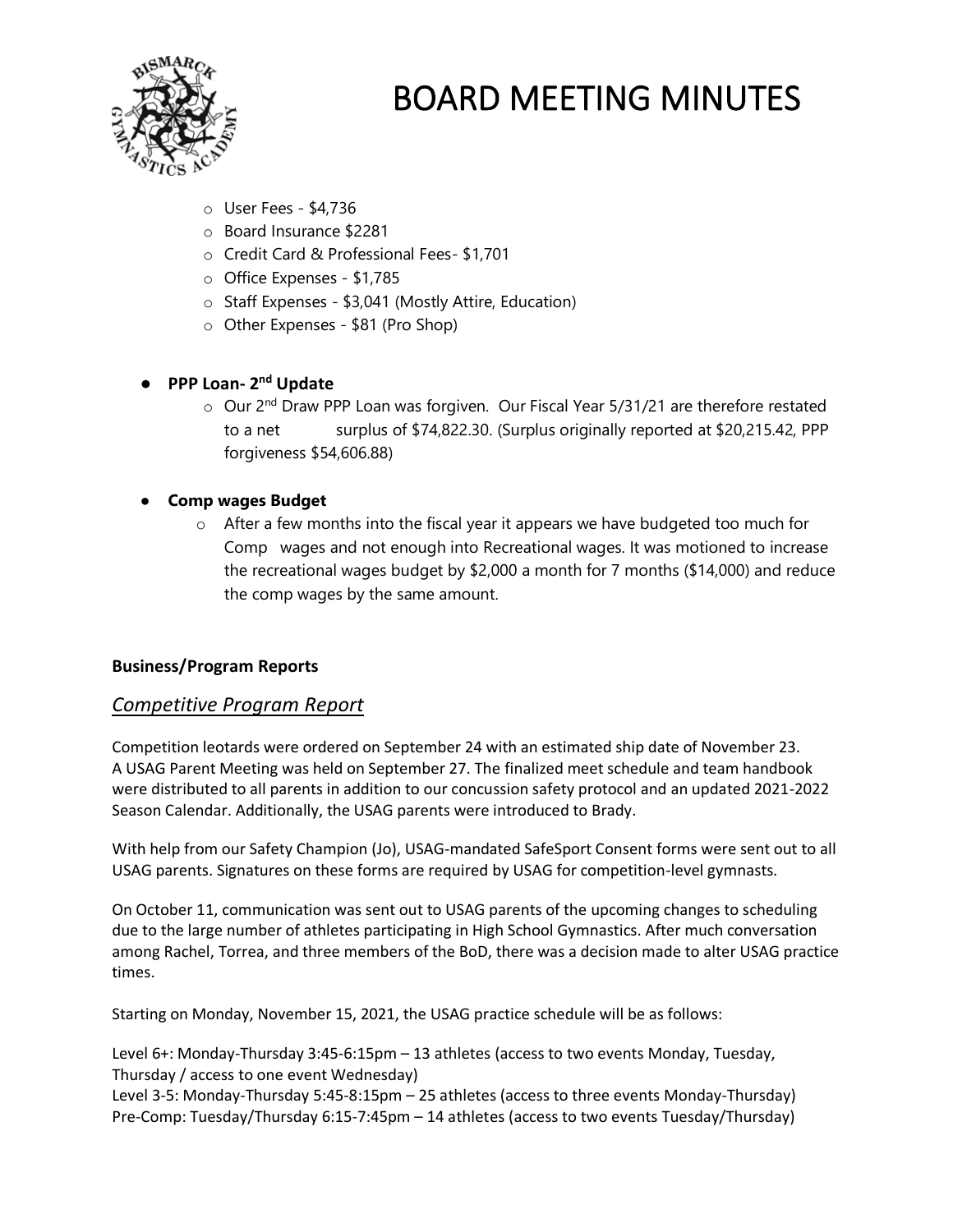

This schedule will be followed throughout the High School Gymnastics season which ends February 25, 2022.

#### **Optional Levels:**

We have continued utilizing our accountability binders throughout practice. These have proven to be beneficial for both athletes and coaches as we track goals. We have started working on half routines and the girls have been given more "in-a-row" assignments to prep them for the pressure that competition season brings. We will start doing full routines in November as we prep for our first meet on December 10-12.

#### **Compulsory Levels:**

The compulsory group opened the month with an intense shaping and basic refresher and transitioned into routines. They started with their bars routines, followed by beam routines, and now are rounding out with floor routines. The girls have been working towards increasing body strength and endurance through general cardio circuits, new mile time goals, and side stations for events to increase their productivity.

## *Recreational Program Report*

#### **High School:**

High School athletes finished up the first of their 5-week sessions and rolled into their "part 2" session on October 11. Registration was again held on October 5-7. Parents were welcome to sign their athletes up for each class individually.

Their scheduled offerings through November 13 are as follows:

3:45-6:15 Monday (20 athletes) 6:30-8:30 Monday (7 athletes) 3:45-6:15 Tuesday (17 athletes) 3:45-6:15 Wednesday (17 athletes) 3:45-6:15 Thursday (14 athletes) 10:00-12:00 Saturday (5 athletes)

During High School Gymnastics season, the High School schedule will be as follows:

Monday/Tuesday/Thursday 4:15-6:45 – 33 athletes (access to two events + conditioning rotation / three events) Wednesday 3:45-6:15 – 33 athletes (access to three events)

We received a shipment with 3 sets of space savers with pads on October 12. We still haven't been provided with firm dates for the single rail and mat system, however the last communication with Gym Supply on October 7 indicated that ship dates are expected to be around November 11.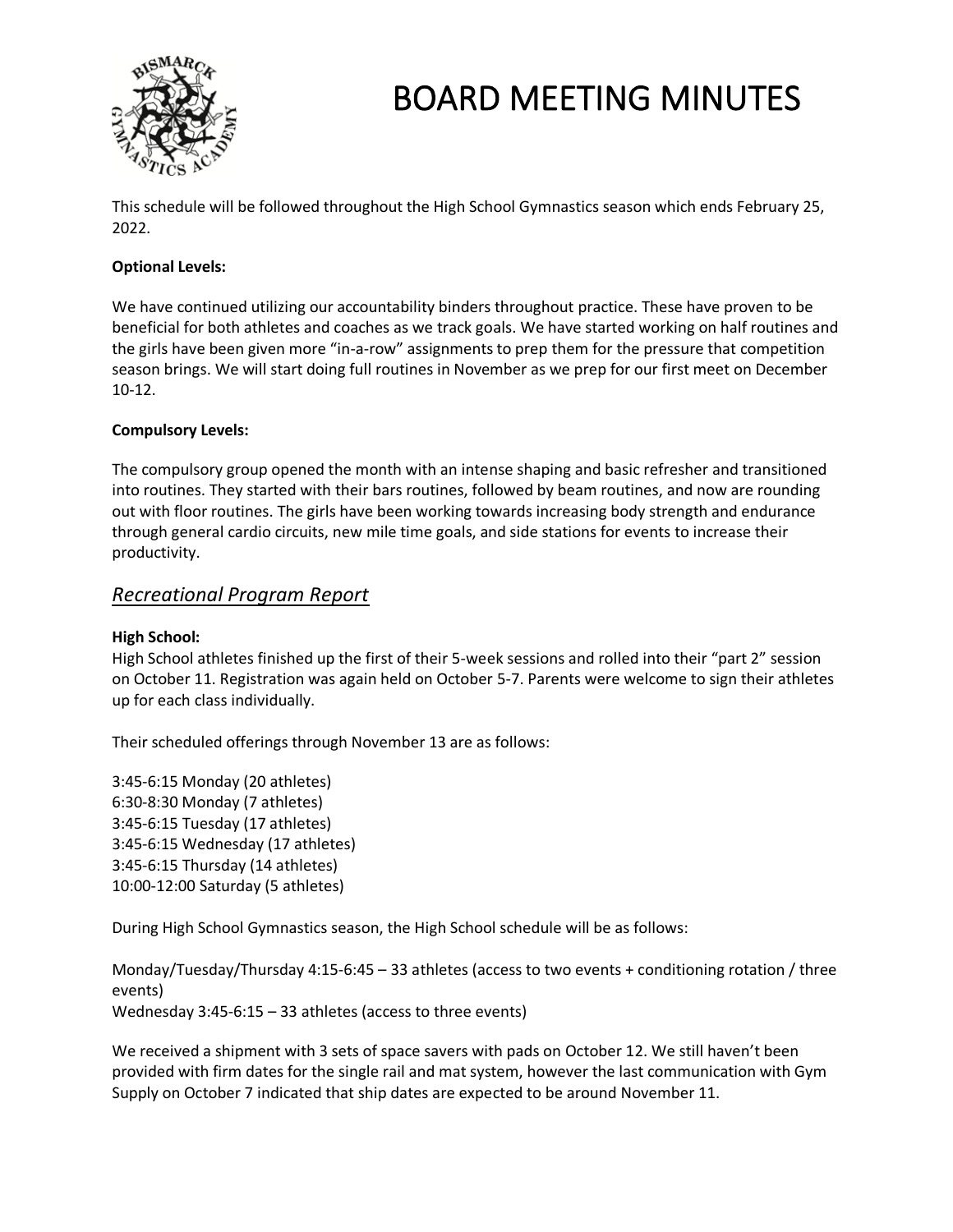

#### **Recreation:**

- Continuing to get all coach education and training up to date
- Added 1 daycare class (7 weeks) this session
- Looking at adding a "Rookie" level class for next session.
	- o This class would be for ages 5+ and in kindergarten. It would be an introductory level downstairs class. Enrollment and completion of "Rookie" class would be required to enroll in any student's initial Beginner class (not required for those enrolled in a prior downstairs class). This class will be designed to focus on proper shaping, safety, terminology, strength/conditioning, and fundamental gymnastics skills to prepare gymnasts for success in higher level classes.

• A parent survey will be sent out the end of October to families currently enrolled in rec classes. This will help us gather feedback and pinpoint potential growth opportunities within the program

• To minimize parent confusion during the registration process, we have enabled a system to allow parents to register their gymnasts for an upper-level class (Intermediate/ Advanced) only after they receive a passing score from the previous level. This should assist with confusion families may have on which class to register their child.

- Registration for next session will open Tuesday, November  $16<sup>th</sup>$  at 9am
- Show Team tuition should be all caught up now after falling behind in August/September
- Show Team tryouts will be held from 5-8pm on October  $29<sup>th</sup>$ . Communication went out via email and Facebook

#### **Show Team:**

We opened our school year practices working on upgrades. The kids are working on new skills and at the end of the month we decided to make goals. The kids got to make a poster (one for gold gems and one for black gems), that had a list of some mini tramp skills and some floor skills that they would like to have as a team. During practices the kids will refer to that list and if they are successful at being consistent with the skills, they get to put a sticker in that box.

## **Office:**

BGA has reissued job postings for recreational coaches for additional coverage and possible class offerings next session. Coaching positions have been posted on Facebook, University of Mary, and distributed to the Central office of Bismarck Public Schools and will be distributed to all three high schools.

**Administrative Assistant:** With the departure of Angela Webb as our Administrative Assistant, BGA has filled the position internally with Maddy Chai, an existing coach in the gym. Angie will remain employed as an "on call" supervisor.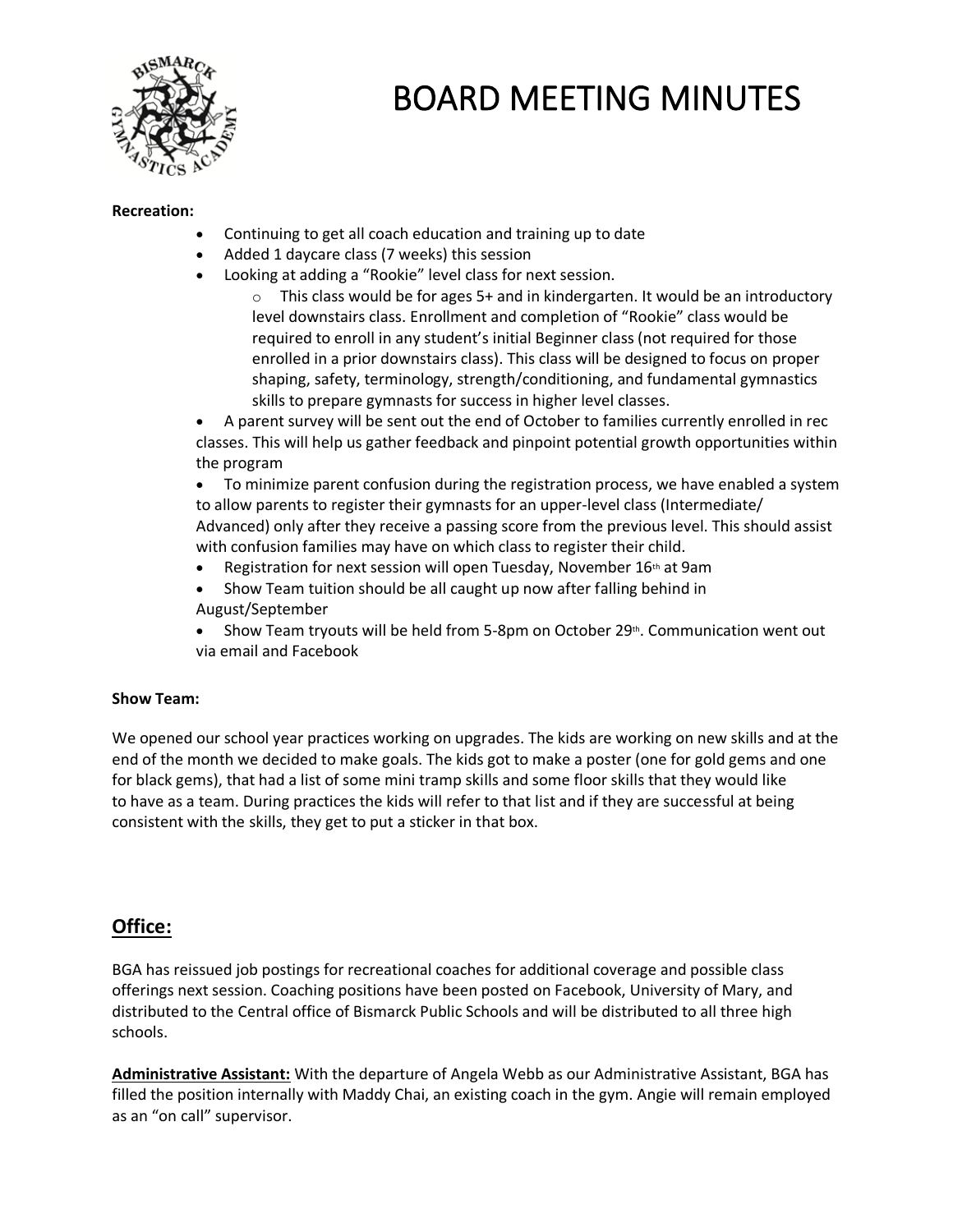

**Covid- 19:** The gym remains open at a level 6 welcoming pre- school/ day care classes, HIT open gym, homeschool classes. All guidelines and phases continue to follow Dept. of Health recommendations. **Liability Insurance**- BGA has renewed its Liability Insurance through Markel Insurance Company. **Universal employee Apparel:** Our employee apparel order has come in and been inventoried. **Parking Lot management:** BPRD has had arrows painted in the parking lot to assist with traffic flow. **Concussion Management**: All gymnasts requiring baseline testing for this season have been tested. \$25 will be charged to their accounts.

**Safety Champion:** Jo has completed all required training and drafted a USAG policy to be reviewed for approval. There are three new consent forms USAG will require to be signed annually. These have been distributed to the competitive families and are due back to the office on Thursday October 14<sup>th</sup>. **Volunteer Coaches:** We had two competitive gymnasts volunteer to co-teach a beginner level recreational class. This was a great way for them to fulfill volunteer requirements and the younger gymnasts loved it! We have written a procedure for future volunteer opportunities which is available on Teams.

#### **Fundraising/ Business and Community:**

• **Scripts** We have families ordering cards and will continue to promote this throughout the year.

• **Pro-Shop:** The pro-shop has reopened for in person vending of Leos, drinks, snacks, and BGA car/ water bottle stickers. We are considering offering BGA t-shirts to the in- person pro-shop after membership feedback. The year round online pro-shop is live and available to membership. This has been promoted through Facebook and email. We have also hung signage in the gym.

• **Throwback** Fundraising options are being offered until supplies are depleted.

• **Fund U Now-** BGA partnered with Fundraising University to hold a "text to donate" competitive fundraiser to offset the cost of the 2021-2023 competitive leotards. Families had an option to opt-out of the fundraising portion of the event. Families who choose to opt-out, agreed to pay the full price of the leotard on their own. The remaining funds have been split evenly among the participants and will be added to their account. Cash prizes were awarded to the top seller and top selling team through Fundraising University.

#### **Summary:**

**Financial Goal** \$9,000.00 **Total Amount Raised:** \$8005.00 **Expenses** (30% to Fundraising University) \$2401.50 **Profit: \$ 5603.50 Purpose in the Gym**- Offset off final cost for 2021-2023 Competitive leotards. **# of participants: 23 # of gymnasts benefitting from event: 25 # of gymnasts choosing to opt-out of the fundraiser: 13 Cost of Competitive Leotard:** each (pre shipping) **\$232.64** (estimating approx. \$250 with shipping) **Financial disbursement to each gymnast's account:** \$224.14 **Final cost of competitive leotard to each gymnast:** \$8.50 (plus shipping)

**Financial amount placed into the general/ supplemental fundraising account:** \$0.00